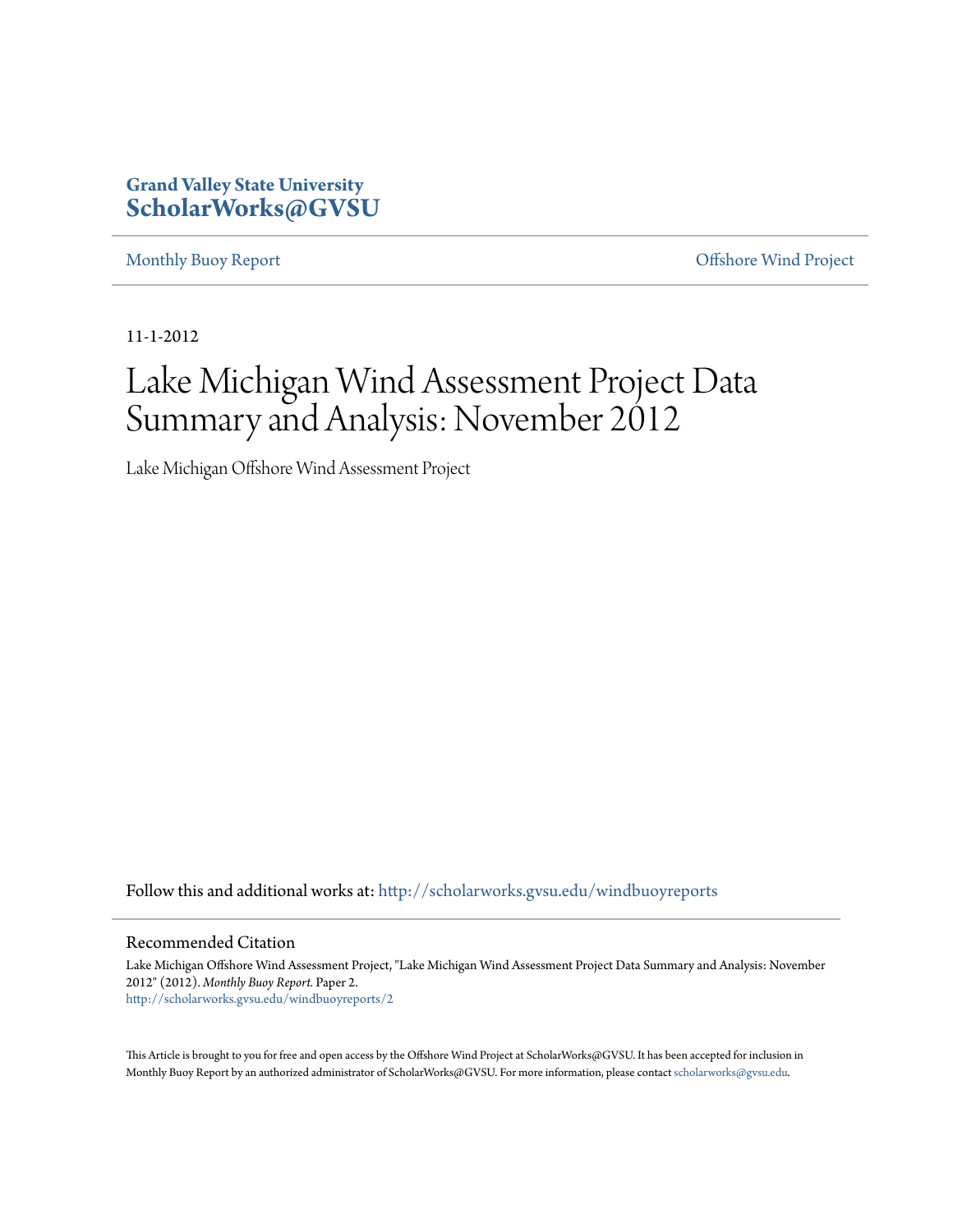Lake Michigan Wind Assessment Project

Data Summary and Analysis

November 2012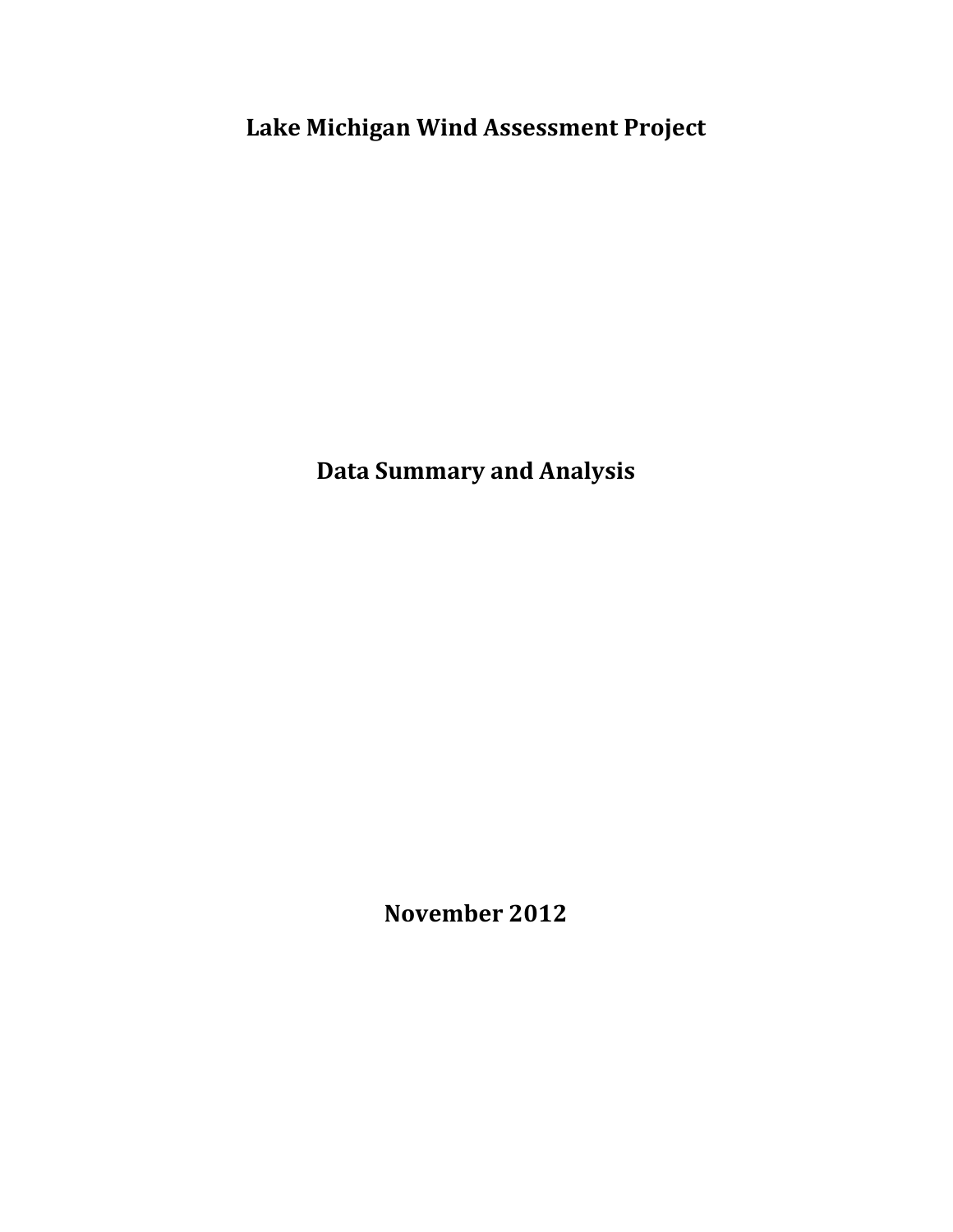This report summarizes the data collected by the Laser Wind Sensor (LWS) #8 with collection information as follows.

| Location:                      | Lake Michigan - Mid-lake Plateau (4320.5105N 8707.1962W)                                        |  |  |
|--------------------------------|-------------------------------------------------------------------------------------------------|--|--|
| Date:                          | November 1 through November 30, 2012 (UTC)                                                      |  |  |
| <b>Cup Anemometer:</b>         | 3 meters mounted on the buoy                                                                    |  |  |
| Range Gates 1-6:               | 75, 90, 105, 125, 150, 175 meters                                                               |  |  |
| <b>Observations:</b>           | 10-minute averages, transmitted via satellite at the rate of one 10-<br>minute average per hour |  |  |
| <b>Number of Observations:</b> | 30 days at 24 observations per day = 720 observations                                           |  |  |

Missing Observations:

| <b>Start</b> |       | End    |       |                                 |
|--------------|-------|--------|-------|---------------------------------|
| Date         | Time  | Date   | Time  | <b>Number</b><br><b>Missing</b> |
| 1-Nov        | 0:10  | 8-Nov  | 14:10 | 183                             |
| $29-Nov$     | 17:10 | 30-Nov | 23:10 | 31                              |

Good Observations: 506 (70.2%)

Notes:

- o Data for Range Gates 2 and 6 are available and stored on the buoy, but not transmitted (by choice) in the real-time 10 minute average data.
- o Range Gate 6 (175 meters) is a test range gate to observe the performance of the sensor at the extreme operating height limit for this configuration. Thus, performance degradation was expected.
- o All high resolution 1 second data for all wind speeds is stored onboard the buoy and can be used for further detailed post processing as required.

Graphs for wind speed for ranges gates 1, 3, 4, and 5 as well as the cup anemometer follow. Graphs of the horizontal wind direction at the cup anemometer and range gate 1 are included as well.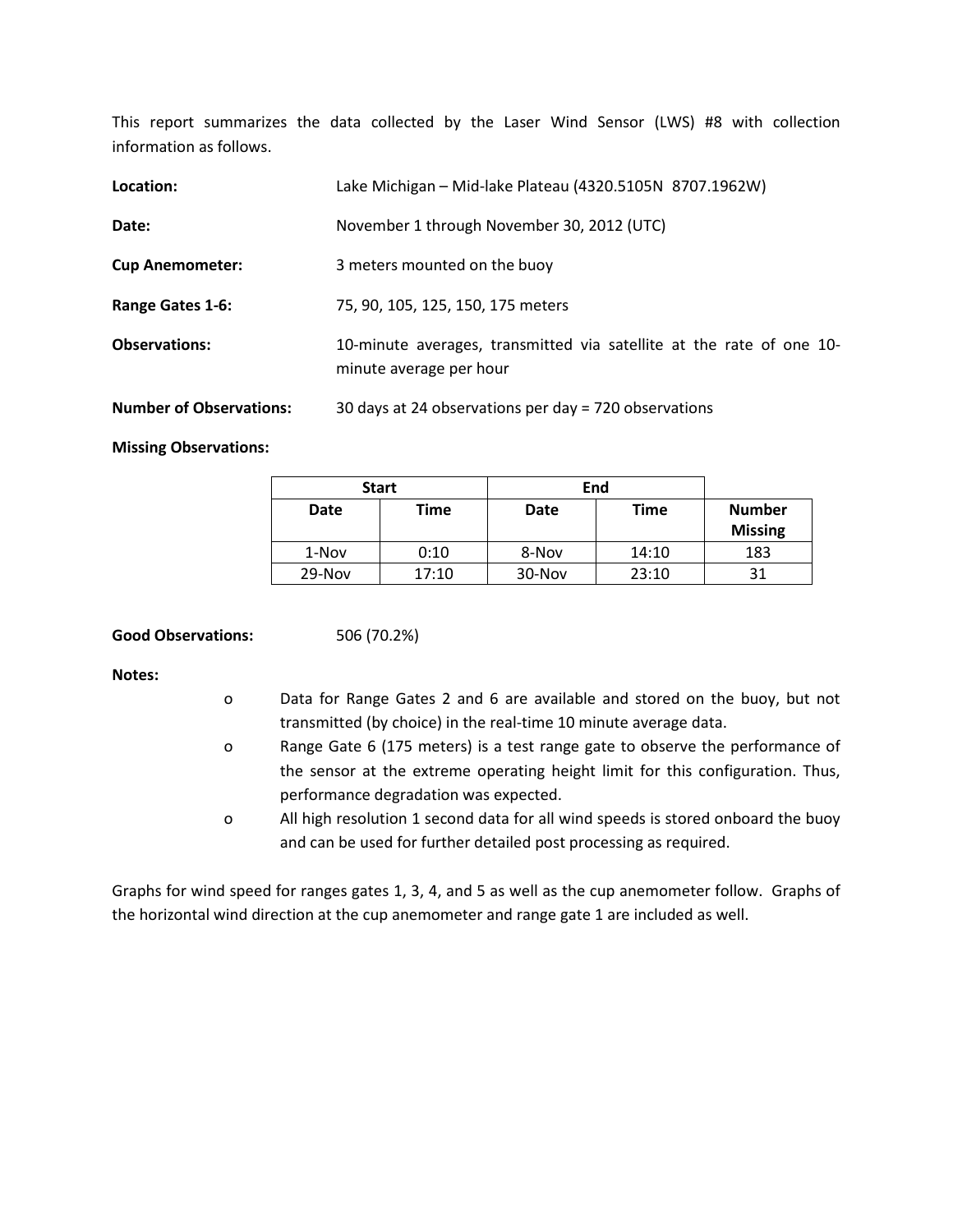

**GVSU Primary** Iridium Combined Message<br>Average Horizontal Wind Speed 105m



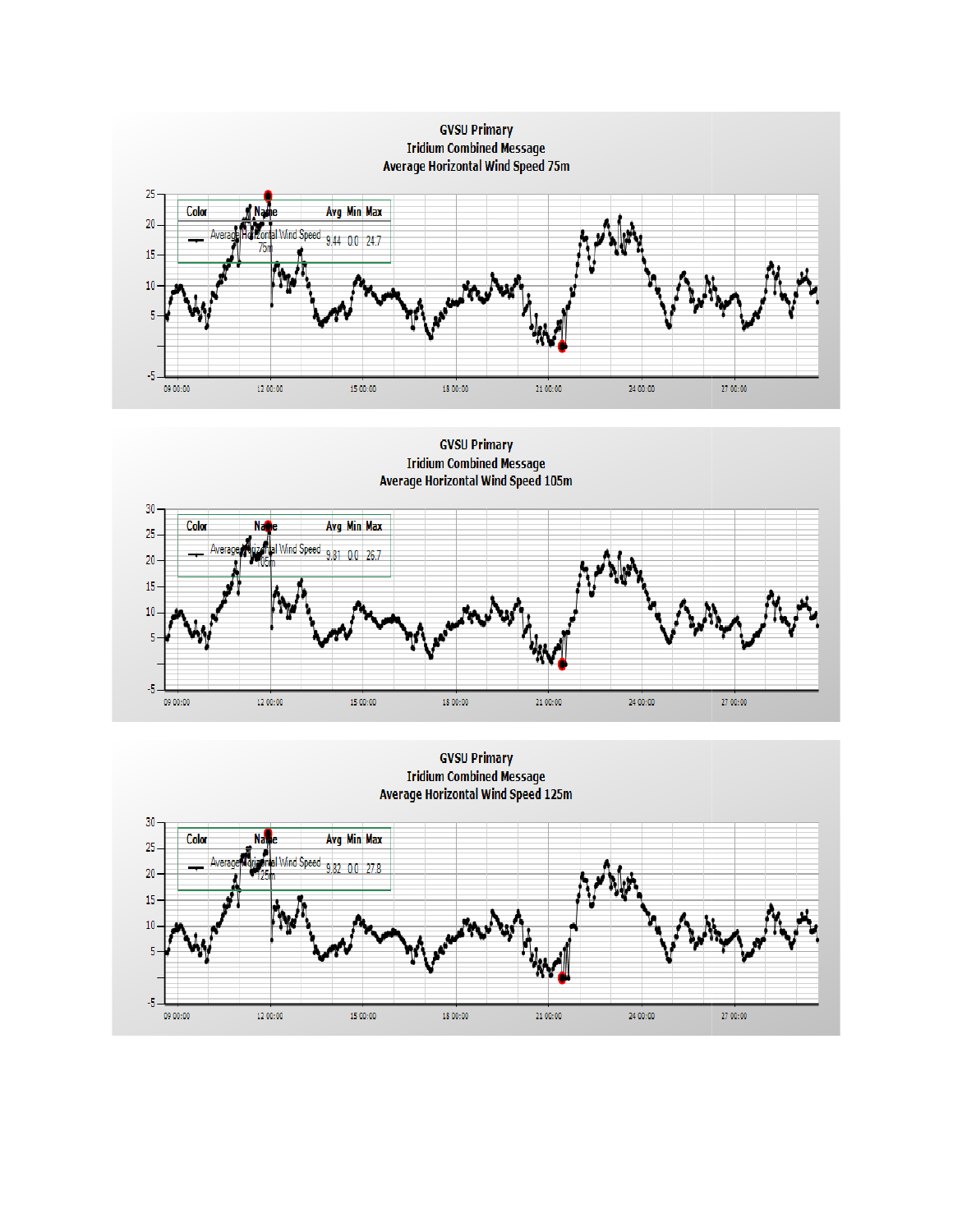

GVSU Primary<br>Iridium Combined Message **Average Horizontal Wind Direction 75m** 



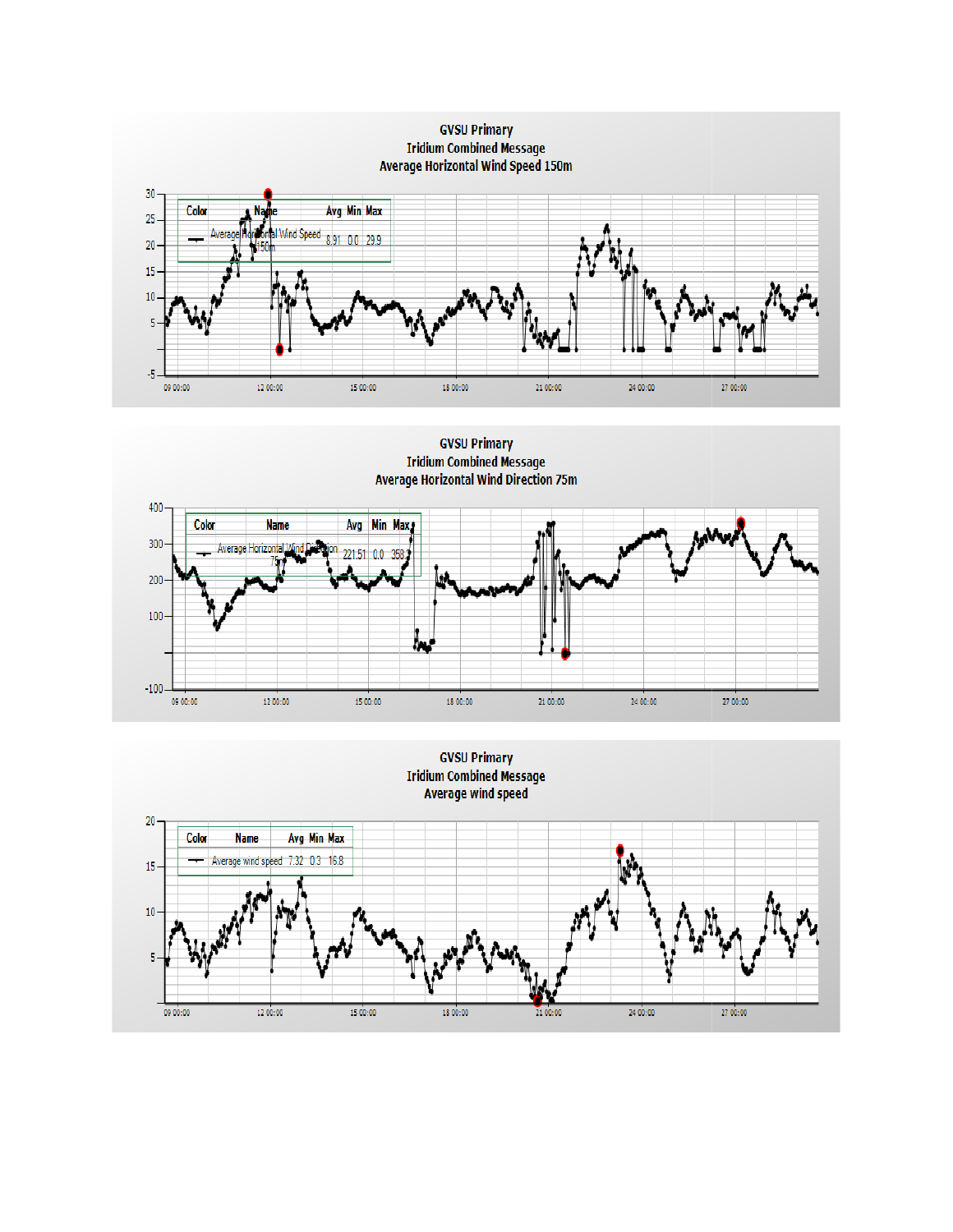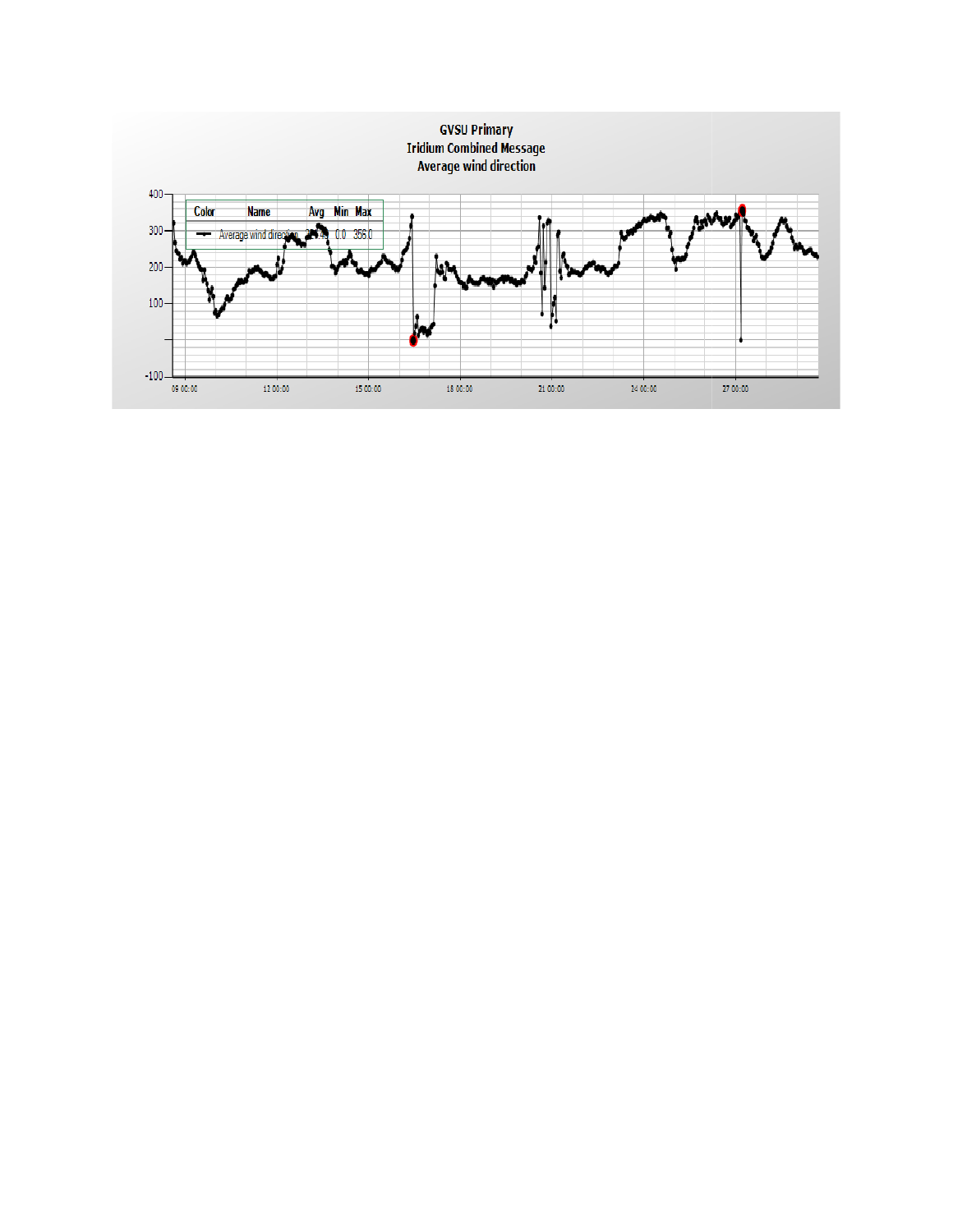Summary statistics for wind speed by range gate and for the cup anemometer are shown in the following tables. Good observations are 10-minute averages consisting of at least 300 one-second observations. There were 506 hours with one 10-minute average transmitted.

|                     | N001S007P006        | N001S009P083      | N001S009P085      | N001S009P086      | N001S009P087      |
|---------------------|---------------------|-------------------|-------------------|-------------------|-------------------|
|                     | <b>Average Wind</b> | Average           | Average           | Average           | Average           |
|                     | <b>Speed</b>        | <b>Horizontal</b> | <b>Horizontal</b> | <b>Horizontal</b> | <b>Horizontal</b> |
|                     | Cup                 | <b>Wind Speed</b> | <b>Wind Speed</b> | <b>Wind Speed</b> | <b>Wind Speed</b> |
| <b>Statistic</b>    | Anemometer          | <b>RG#1</b>       | <b>RG#3</b>       | <b>RG #4</b>      | <b>RG#5</b>       |
| Good                |                     |                   |                   |                   |                   |
| <b>Observations</b> | 506                 | 496               | 498               | 494               | 427               |
| of<br>%<br>Total    |                     |                   |                   |                   |                   |
| (506)               | 100.0%              | 98.0%             | 98.4%             | 97.6%             | 84.4%             |
| Average             | 7.3                 | 9.5               | 9.9               | 10.0              | 9.7               |
| Standard            |                     |                   |                   |                   |                   |
| Deviation           | 3.1                 | 4.8               | 5.0               | 5.2               | 5.5               |
| Minimum             | 0.3                 | 0.3               | 0.3               | 0.4               | 0.6               |
| 1st quartile        | 5.3                 | 6.4               | 6.5               | 6.6               | 6.2               |
| Median              | 7.1                 | 8.6               | 8.9               | 8.9               | 8.4               |
| 3rd quartile        | 9.5                 | 11.5              | 11.9              | 11.9              | 11.3              |
| Maximum             | 16.8                | 24.7              | 26.7              | 27.8              | 29.9              |
| 99%<br>CI<br>for    |                     |                   |                   |                   |                   |
| Mean - Lower        |                     |                   |                   |                   |                   |
| Bound               | 7.0                 | 9.0               | 9.3               | 9.4               | 9.0               |
| CI<br>for<br>99%    |                     |                   |                   |                   |                   |
| $Mean -$            |                     |                   |                   |                   |                   |
| <b>Upper Bound</b>  | 7.7                 | 10.1              | 10.5              | 10.6              | 10.4              |

Table 1: Wind Speed (meters per second) Statistics by Range Gate

## Table 2: Wind Speed (meters per second) Frequencies by Range Gate

|                   | N001S007P006        | N001S009P083      | N001S009P085      | N001S009P086      | N001S009P087      |
|-------------------|---------------------|-------------------|-------------------|-------------------|-------------------|
|                   | <b>Average Wind</b> | Average           | Average           | Average           | Average           |
|                   | <b>Speed</b>        | <b>Horizontal</b> | <b>Horizontal</b> | <b>Horizontal</b> | <b>Horizontal</b> |
| <b>Wind Speed</b> | Cup                 | <b>Wind Speed</b> | <b>Wind Speed</b> | <b>Wind Speed</b> | <b>Wind Speed</b> |
| Range             | Anemometer          | <b>RG#1</b>       | <b>RG#3</b>       | <b>RG#4</b>       | <b>RG#5</b>       |
| $0-4$             | 13.8%               | 9.7%              | 8.6%              | 8.5%              | 8.7%              |
| $4 - 8$           | 48.8%               | 33.7%             | 31.3%             | 31.8%             | 35.8%             |
| $8 - 12$          | 30.8%               | 34.1%             | 36.1%             | 35.8%             | 34.0%             |
| $12 - 16$         | 6.1%                | 9.3%              | 9.6%              | 9.9%              | 7.0%              |
| $16 - 20$         | 0.4%                | 9.3%              | 8.2%              | 7.9%              | 7.5%              |
| $20 - 24$         | 0.0%                | 3.8%              | 5.4%              | 4.9%              | 4.2%              |
| 24-28             | 0.0%                | 0.2%              | 0.6%              | 1.2%              | 2.3%              |
| 28-32             | 0.0%                | 0.0%              | 0.0%              | 0.0%              | 0.5%              |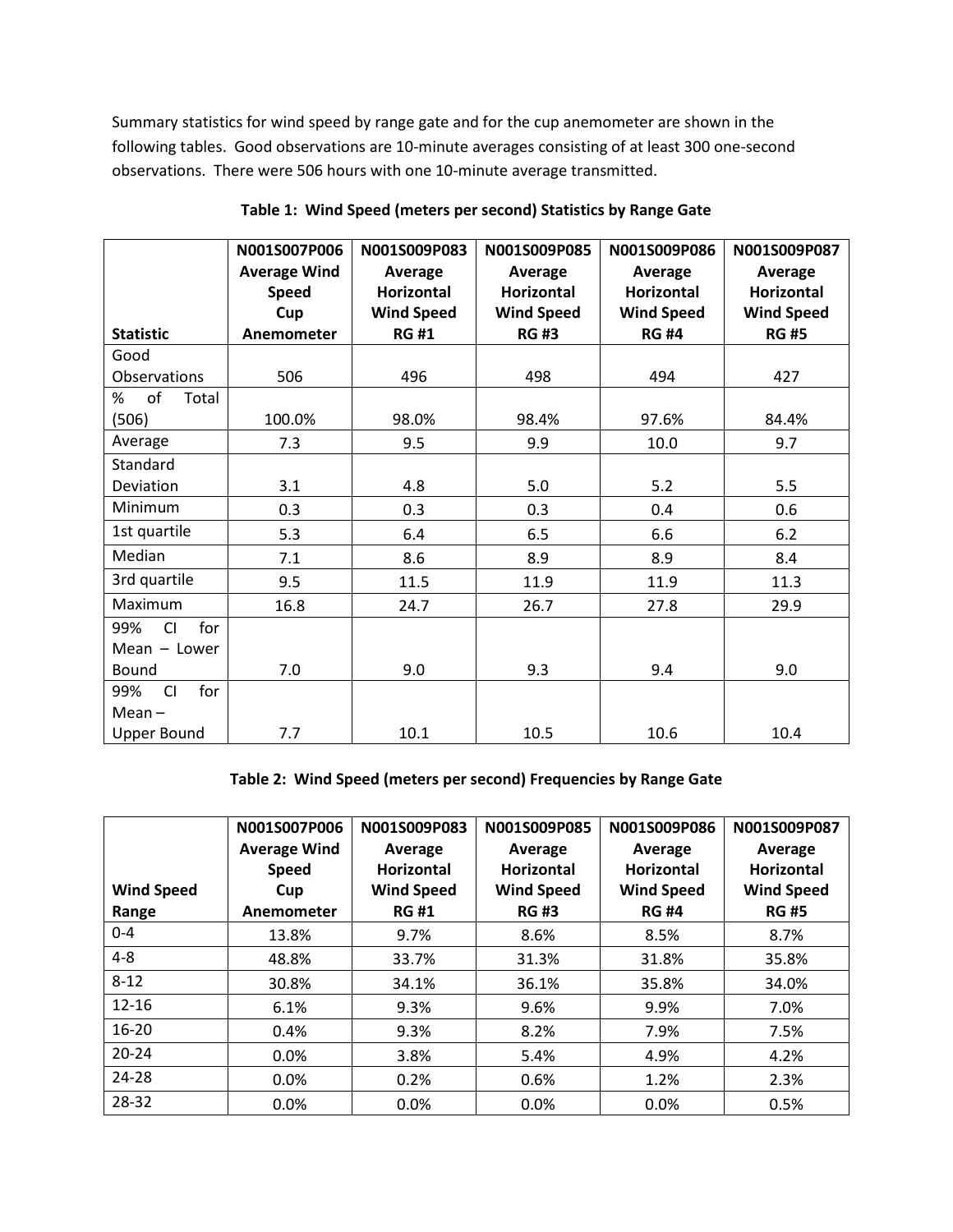|                             | N001S009P089              | N001S009P083              |
|-----------------------------|---------------------------|---------------------------|
|                             | <b>Average Horizontal</b> | <b>Average Horizontal</b> |
| <b>Wind Direction Range</b> | <b>Wind Direction</b>     | <b>Wind Speed</b>         |
| (Degrees)                   | <b>RG#1</b>               | <b>RG#1</b>               |
| $0 - 45$ (NNE)              | 3.6%                      | 4.2                       |
| $45 - 90$ (NE)              | 1.4%                      | 5.0                       |
| $90 - 135$ (SE)             | 2.6%                      | 8.4                       |
| $135 - 180$ (SSE)           | 14.5%                     | 10.3                      |
| $180 - 225$ (SSW)           | 34.5%                     | 10.8                      |
| $225 - 270$ (SW)            | 14.7%                     | 8.6                       |
| $270 - 315$ (NW)            | 16.5%                     | 9.8                       |
| $315 - 360$ (NNW)           | 12.1%                     | 8.2                       |

Table 3: Wind Direction Frequencies and Average Speed by Range Gate

Notes for November:

- 1. The average wind speed for ranges gates 1, 3, 4, and 5 appears to be equivalent. However, the average wind speed for range gate 1 may be slightly less. The difference in the averages between range gate 1 and range gate 3 of 0.4m/sec is statistically significant ( $\alpha$  = 0.01).
- 2. The same pattern indicating equivalent wind speed at range gates 1, 3, 4, and 5 is seen in the other summary statistics, as well as the distribution of wind speeds.
- 3. The distribution of the wind speeds shows more values in the 4-8m/sec range and the 8- 12m/sec range together for all range gates.
- 4. Ranges gates 1, 3, 4, and 5 have higher average wind speeds than the cup anemometer. The difference in the averages between the cup anemometer and range gate 4 of 2.6m/sec is statistically significant ( $\alpha$  = 0.01).
- 5. The most prevalent wind direction is 180 225 degrees (SSW). Almost 50% percent of the time, the wind direction is between 180 and 270 degrees (SSW to SW).
- 6. About one-third of the time, the wind direction is between 180 and 225 degrees (SSW) and the average wind speed in this direction appears to be higher than the overall average of 9.5m/sec for range gate 1.